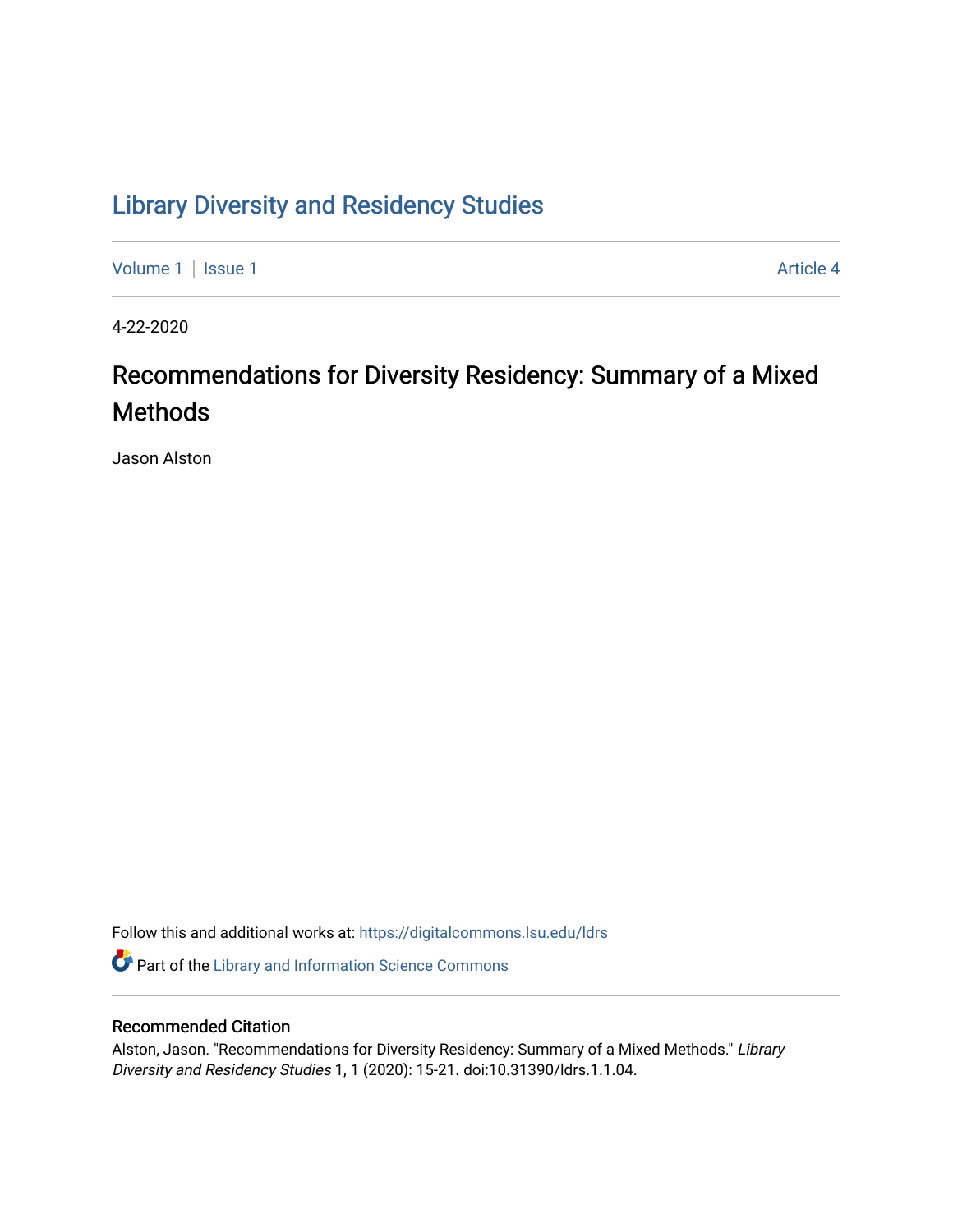# **RECOMMENDATIONS FOR DIVERSITY RESIDENCY PROGRAMS**

 *Summary of a Mixed Methods Study Jason Alston* 

#### *<u>Iason Alston</u>*

 doctoral research findings. These findings are This article represents a summary of my based on my dissertation data results and other data in the library literature on diversity residencies, and are intended to offer some suggestions on planning, implementing and hosting library diversity residencies most effectively.

## **OVERVIEW**

 over 30 years, empirical data about diversity In February 2017 I defended my dissertation, entitled "Causes of Satisfaction and Dissatisfaction for Diversity Resident Librarians: A Mixed-Methods Study Using Herzberg's Motivation-Hygiene Theory." (Alston 2017) Though diversity residencies have existed for residency programs is scarce, with most of the literature on these programs being anecdotal recaps of experiences written either by former diversity residents or by residency coordinators. My dissertation was the first published study on diversity residencies to analyze quantitative data with inferential methods, and it is the most indepth study of diversity residencies completed to date.

 summary is to assist host institutions in building and maintaining diversity residencies that My goal in writing this executive provide the best possible experiences and opportunities for the residents, based on available data.

## **PROBLEM**

Diversity residencies are term-limited appointments for newly-graduated professional librarians that aim to aid in retention of ethnic minority practitioners by enhancing their skill sets and employability, while giving them practical librarian experience. However, this goal of retention hinges on providing the new librarians serving in diversity residencies with experiences that are satisfying and rewarding to the resident, as well as preparatory for the resident's next professional appointment.

 Because of the lack of empirical oversights in execution and other preventable same errors. These errors can potentially stunt the professional growth of the residents or cause their retaining them in the profession becomes more detailed to assist hosting institutions with planning, improvement and assessment of their diversity residency programs. While many of the things to address, a number of residency research on diversity residencies, there tend to be errors at many hosting institutions, with the various hosting institutions often committing the residency experiences to be bad enough that difficult. In the next section, common challenges and suggested solutions based on dissertation survey results and qualitative analyses are challenges may seem like they would be obvious programs overlook addressing these issues, which are likely easily remedied.

# **SUGGESTED SOLUTIONS TO COMMON CHALLENGES**

 A variety of challenges are commonly suggests several proactive solutions to address encountered in residency programs. My research these challenges.

#### *Explain Why the Residency Exists*

 In the dissertation and in a previous study (Alston 2016), a theme that emerged within qualitative data was that some host institutions I did on diversity residencies appearing in the book, *Where are the Librarians of Color? The Experiences of People of Color in Academia*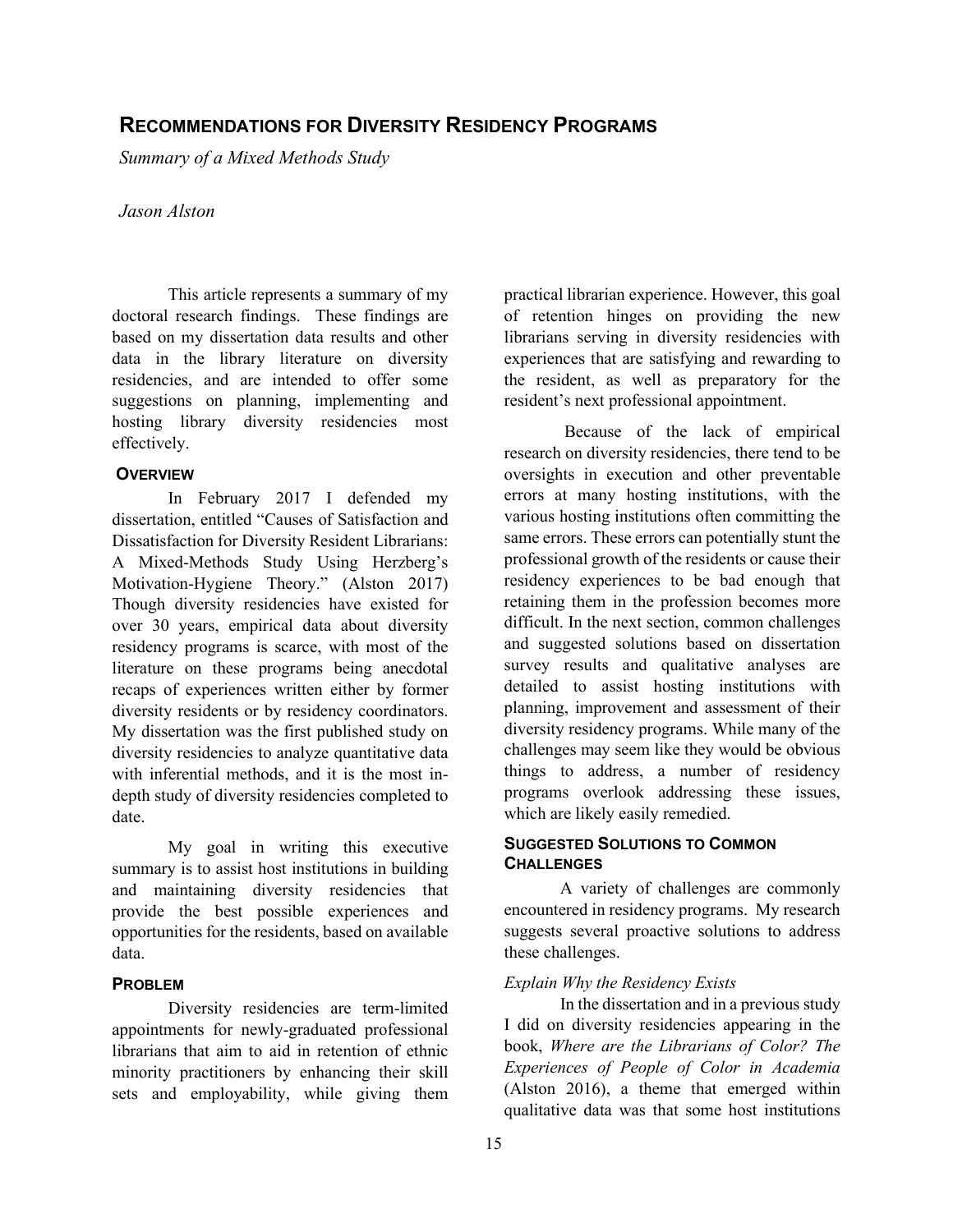neglect to even explain to the library faculty and staff why the diversity residency is in place. give special treatment to them, hostilities can special attention the diversity resident receives in When this happens, other library personnel may be confused as to why such a position exists and why so much of the library's resources have to be dedicated to it. When library personnel do not understand why the position exists, but see a wellpaid position at their institution that specifically seeks out practitioners of color and appears to emerge. Coworkers may view the diversity resident as an affirmative action hire, resent that they themselves or other internal workers were ineligible for the position, and object to any learning skills in a professional appointment that others may be expected to acquire before receiving a professional appointment.

 residency coordinators should ensure that library lingering diversity problems should be explained when announcing to library personnel that a residency is being formed; this information newsletters and other materials as appropriate as To combat potential hostilities and foster coworker understanding and cooperation, personnel are aware of what the diversity residency is and why it exists. The library field's should ideally be shared during an all-staff meeting. Even at institutions with ongoing diversity residencies, a concise explanation of the purpose for the residency should be shared during an all-staff meeting whenever a new resident is announced, as there are likely to be new personnel with each hiring cycle who had not heard the explanation previously. Coordinators should also explain what is being expected of the resident and how the residency will benefit the institution and the profession. This information should also be pushed through employee well.

# *Court Buy-In for the Resident*

 in the dissertation and in the *Where are the*  Also emerging through qualitative data *Librarians of Color?* research piece were hints that some host institutions do not court buy-in for the resident from library faculty and staff. They

 do not announce and explain who the resident is, including what the resident's educational background, research interests, and future career was not even explained to coworkers that they school, and that coworkers therefore still thought In employee newsletters and perhaps also through library web news announcements and other goals are. Some residents have expressed that it were degreed professionals and not still in library they were matriculating through MLIS programs. venues, host institutions should acquaint library personnel and other stakeholders with who the resident is and how they will contribute to the organization.

 important, and only 58% of respondents agreed relevance of the residency well to library faculty and staff. Only 59% of respondents agreed that their host institutions explained the job duties and expectations for the resident well to library respondents felt residency coordinators explained the relevance of the residency and the job duties of the resident to other library personnel both correlated moderately with the residents' overall rating of their residency experience. Also, 44% of supportive of there being a well-paid position Only 73% of survey respondents in the dissertation agreed that their coordinators believed seeking buy-in for the residency was that residency coordinators explained the faculty and staff. How strongly survey survey respondents marked an unsure/neutral response when asked if their coworkers seemed where a highly-experienced candidate would not be considered; ideally, this percentage would be much lower and at least half of the respondents would indicate agreement.

# *Don't Forget Paraprofessional Staff!!*

 within the dissertation suggests that some host libraries may be selling the residency idea and could be on board with the residency and supportive of the resident, but library staff Feedback from qualitative interviews seeking buy in from library faculty, but are not doing the same with paraprofessional or nondegreed library staff. As a result, library faculty showed resentment toward the resident, again,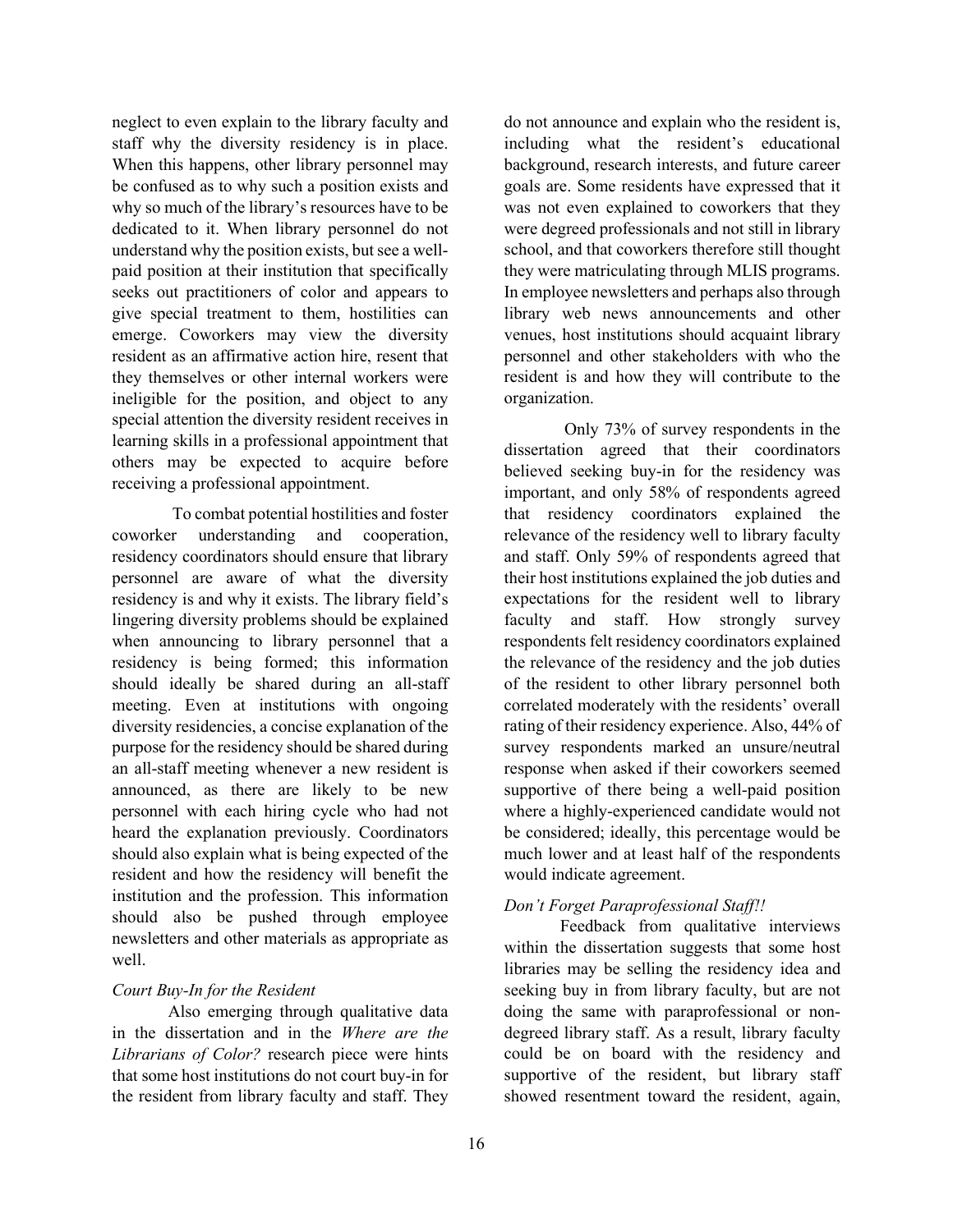due to lack of knowledge and understanding of should ideally be positive. Remember, staff may be envious of some of the perks that residents staff may have loyally worked for a host institution for a long time, so there may be some ill-feelings when they see a new employee with the position. The resident is likely to work with the staff closely as well, and these relationships may be getting, such as extra travel funding. Also, little experience getting perks that would not be available to them.

 while 16% disagreed that their coworkers supported these extra perks. While this question those coworkers that disapproved of perks given Twenty-two percent of respondents in my study marked an unsure/neutral response when asked if they believed their coworkers supported the extra travel opportunities and budgeting opportunities that residents received, did not explicitly focus on staff versus faculty, qualitative data collected in the study suggests that paraprofessional staff may have been among to the entry-level professional.

# *Assign Professional Job Duties & Meaningful Work*

 occasionally encounter is that their duties within preparatory for their next career stop. In my in situations where residents may have to learn the same skills that a host institution would teach While diversity residencies have the aim of providing meaningful work experience to the residents, an obstacle that diversity residents the residency are not professional enough or study, 10% of respondents either disagreed that their residency duties exceeded those of a graduate intern or were unsure whether they did or did not. There was a moderate correlation between the residents' beliefs that they were performing more than what would be expected of a graduate student intern and their overall ratings of their residency experiences. The results suggest that care should be taken to ensure that the level of work expected of a resident goes beyond that expected of a graduate intern. Even interns, because the resident is a full time employee serving for longer than just one

 time to learn functions beyond what an intern semester or year, the resident should have ample would learn.

 disagreed or were unsure of whether they were translate into experience completing library adding a publishing, presentation or capstone element to their residency expectations. However, there are advantages to not requiring a Supervisory experience may also be beneficial to of survey participants had opportunities to according to survey results. Thirty-four percent of respondents either expected to and adequately trained to publish, present or complete a capstone, which would projects. Because these functions are crucial to many academic library jobs, academic libraries hosting residents should probably consider capstone, so the capstone element in particular should be considered on a case by case basis. diversity residents, even if it only consists of supervising student workers; however, only 49% supervise any other library personnel as residents

# *Avoid Wasted and Idle Time*

 detrimental to a diversity resident, who is in a survey responded that they had a lot of wherein residents who did not have a lot of directionless idle time tended to have better the resident can perform during downtime that downtime to maximize employability. Time also be considered wasted time, and 21% of Lost and wasted time is highly time-limited appointment and cannot recoup lost hours. Twenty-five percent of residents in the directionless, idle time during their appointments. There were moderate, noteworthy correlations overall residency experiences, and residents who were frequently assigned busy work that no one else wanted to do tended to have poorer overall residency experiences. Not all of a resident's worktime needs to be structured and supervised, but make sure that there are always activities that enhances employability. Remember, the resident is new to the field and therefore still needs some structure and guidance on how to best use spent doing what is perceived as "busy work" can respondents agreed that they would at least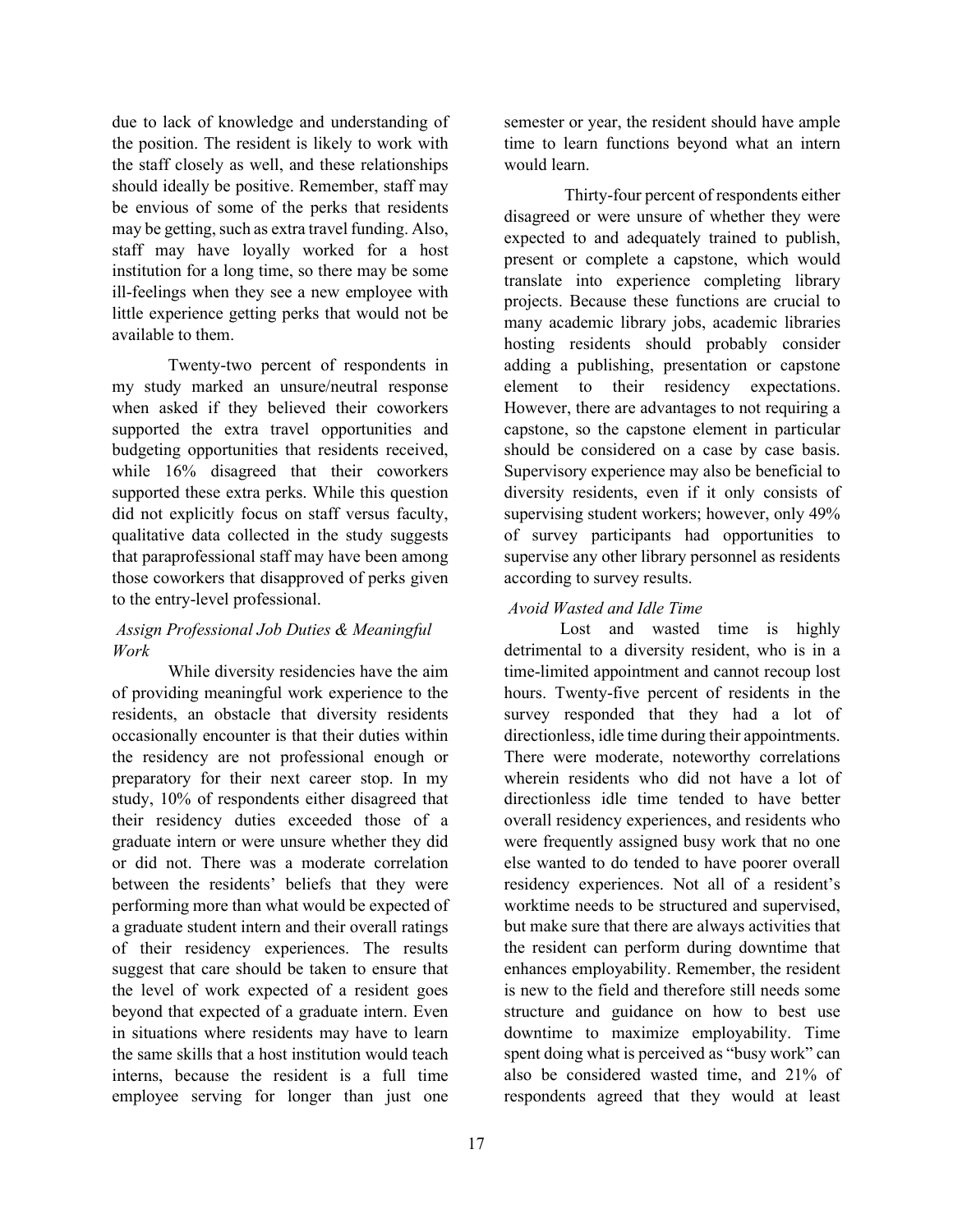occasionally be assigned busy work by coworkers.

# *Assess & Make it its Best!*

 when queried on assessment efforts for the residency. Twenty-two percent of respondents residency; 20% indicated they did not believe communicated with residency coordinators at other institutions to assess and improve the residency; 22% indicated they did not believe cultural climate of the library and its readiness for believe their host institutions performed such indicated they did not believe their host their residencies, the higher they rated their residency as needed, the higher they rated their Significant numbers of residents participating in the survey indicated uncertainty noted an unsure/neutral response when asked if they believed residency coordinators reviewed and implemented best practices to improve the their institutions reviewed and implemented best practices. Thirty-two percent of respondents noted an unsure/neutral response when asked if they believed their residency coordinators their institutions communicated with other institutions to assess and improve the residency. Thirty-one percent of respondents noted an unsure/neutral response when asked if they believed their host institutions assessed the a diversity residency; 26% indicated they did not assessment. Twenty-two percent of respondents noted an unsure/neutral response when asked if the residency was improved as needed; 17% institutions improved the residency as needed. There was a moderate correlation wherein the more strongly residents agreed that their host institutions reviewed best practices to improve overall residency experience. There was a strong correlation wherein the more strongly residents agreed that their host institutions improved the overall residency experience.

That so many residents were unsure about their host institutions' assessment practices or did not believe they made honest attempts at assessment should be concerning, as residents themselves should actually be involved in the assessment measures at their host institution. If

 residency coordinators are not reviewing best practices with residencies, they should do so on a consistent basis, and they should communicate with coordinators of other residency programs. Ideally, a cultural assessment of the host library should be performed to gauge its preparedness for a residency; if the institution is not ready to host a residency, implementing one should be delayed until diversity training and promotion for the residency are completed. The residency should also always be improved on a cyclical basis, so that known flaws do not become institutionalized.

## *Combat Microaggressive Behavior*

 tasks. Twenty-eight percent of participants said comments about their race or ethnicity during the for they may encounter this behavior, and taught residents should be assured that they can come to a designated person for mediation should the need arise. These suggestions by no means, organization from attempting to combat As far as microaggressive behavior manifesting against the resident, 34% of study participants said coworkers had questioned their legitimacy as a "diverse hire" during the residency. Thirty-one percent of participants said coworkers at times seemed overly impressed with their ability to perform basic or non-challenging coworkers made insensitive or offensive jokes or residency. One solution for combating microaggressions is ongoing diversity training for staff. Because microaggressions probably will not be eradicated from any workplace, incoming residents should also be told soon after hire that methods that can be used to respond to it. Also, however, are meant to excuse a hosting microaggressive behavior, be it toward a diversity resident or any other employee or patron.

# *Strive for Appropriate Guidance and Mentorship*

 Within the qualitative portion of the study, it became clear that appropriate guidance and support from seasoned professionals and appropriate mentorship were tied to better overall residency experiences. How to best deliver guidance and mentorship is likely to vary from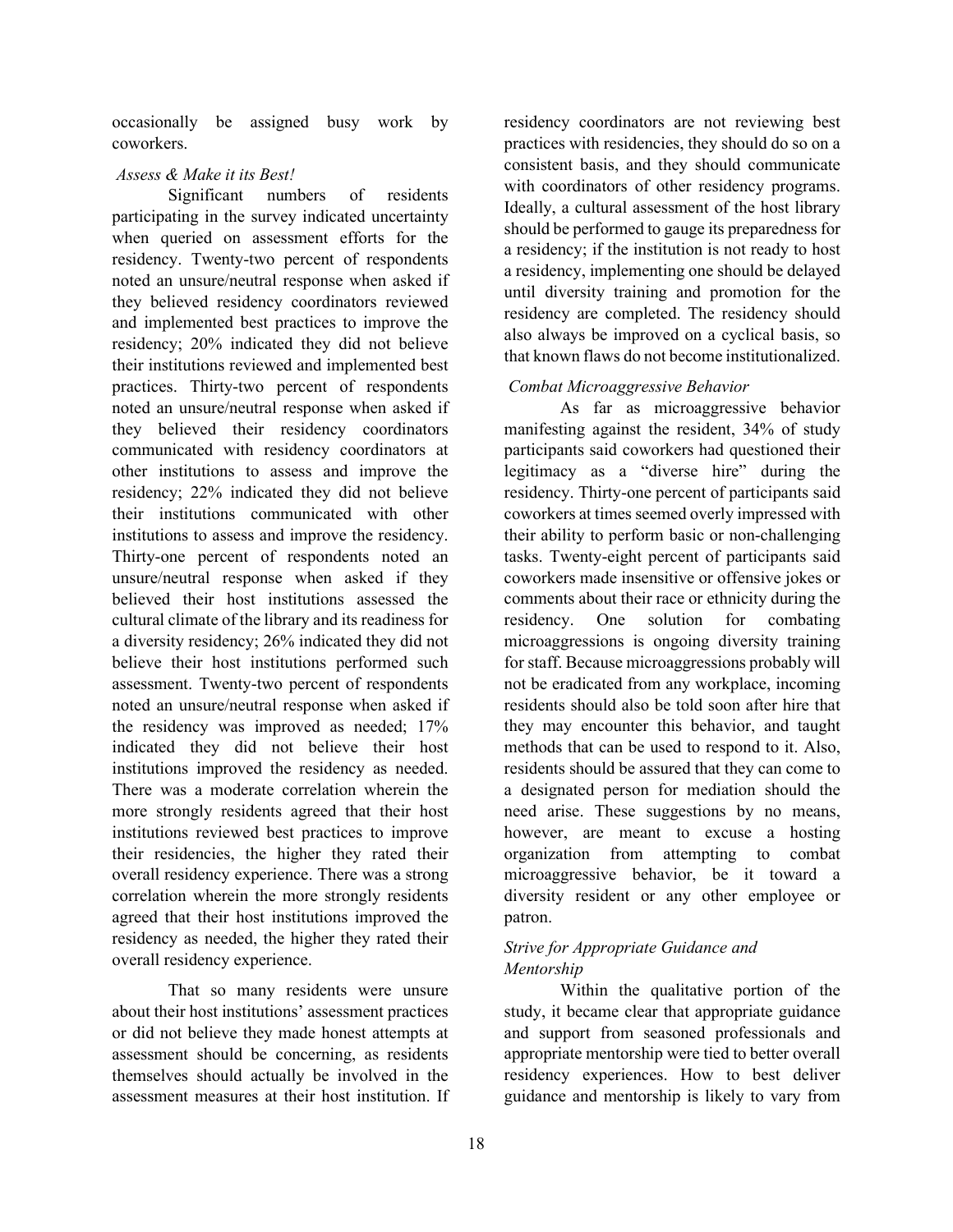institution. However, be sure that residents are need advice on such things as skills to acquire determination of whether the "go-to" contact for these types of questions should or should not be a diversity initiatives in libraries. resident to resident and from institution to aware of who they can contact whenever they throughout the residency, how to appropriately search for post-residency positions, relations with coworkers, and professional development pursuits. Qualitative data did not aid in making a direct supervisor, but the data did suggest that the go-to contact should be someone who understands and appreciates the residency and

#### *Goals*

 Oddly, some residents within the that coordinators did not work with them to establish establishing goals, starting at the beginning of the qualitative portion reported that their goals. The solution here is for a seasoned professional to work with the resident in residency, with updates on a recurring basis.

## *Match Resident Interests*

 the qualitative portion of the study did seem to have better experiences if their host institutions noted their interests and tailored their activities to setting; institutions may have visions for their these professionals to become, but it appears the resident too strongly into duties that do not reflect the interests of the residents. Some libraries appear to gear their residents toward a certain career path within libraries more than others. Residents should get diverse experiences and become well-rounded and knowledgeable candidates, but residents in be pursuant of these interests. This relates to goaldiversity residents and ideas of what they want most successful residencies do not steer the

## *Transparency in Job Ads and Before Hire*

 qualitative portion of the study was that many of Another theme that emerged through the the residents who agreed to be interviewed reported having substantial expectations sprung on them after reporting to work that were not stated during the search and hiring process. After hire, these residents were told things like they

 were hired to be "change agents" for the things. Such lofty expectations should at the very least be communicated to a potential hire prior to institution (a fairly huge expectation of a new professional) or "guinea pigs" for diversity initiatives at their universities, among other said person accepting the position. The resident should be privy to as much information about host institution expectations and intentions with the residency as possible.

## *Allow for Ambition & Innovation from the Resident*

 During the qualitative portion of the in a box" and not allowed to bring innovation to things to bring to the library, either due to prior career experiences (including from other fields) presence should also benefit and grow the library. study, a clear sub-theme emerged wherein residents who were allowed to be ambitious and to offer innovation to the host library tended to have better experiences than those who were "put the library or were told they were being overly ambitious. Even though they are new professionals, residents still may have valuable or due to other expertise or qualities they have. Allow residents to contribute new information or experimental things to the library; they may be there to learn and build experience, but their

## **CONCLUSION**

 are documented largely in anecdotal recaps of While there are other considerations for how to best execute a diversity residency, which diversity residency experiences written by former residents and residency coordinators, the suggestions here spawn from data collected through qualitative and quantitative methods and go beyond my own personal experiences. Please also see the "Further Reading" list attached as an appendix.

### **REFERENCES CITED**

 Alston, Jason. 2017. *Causes of Satisfaction and Librarians – A Mixed Methods Study Disatisfaction For Diversity Resident Using Herzberg's Motivation-Hygiene*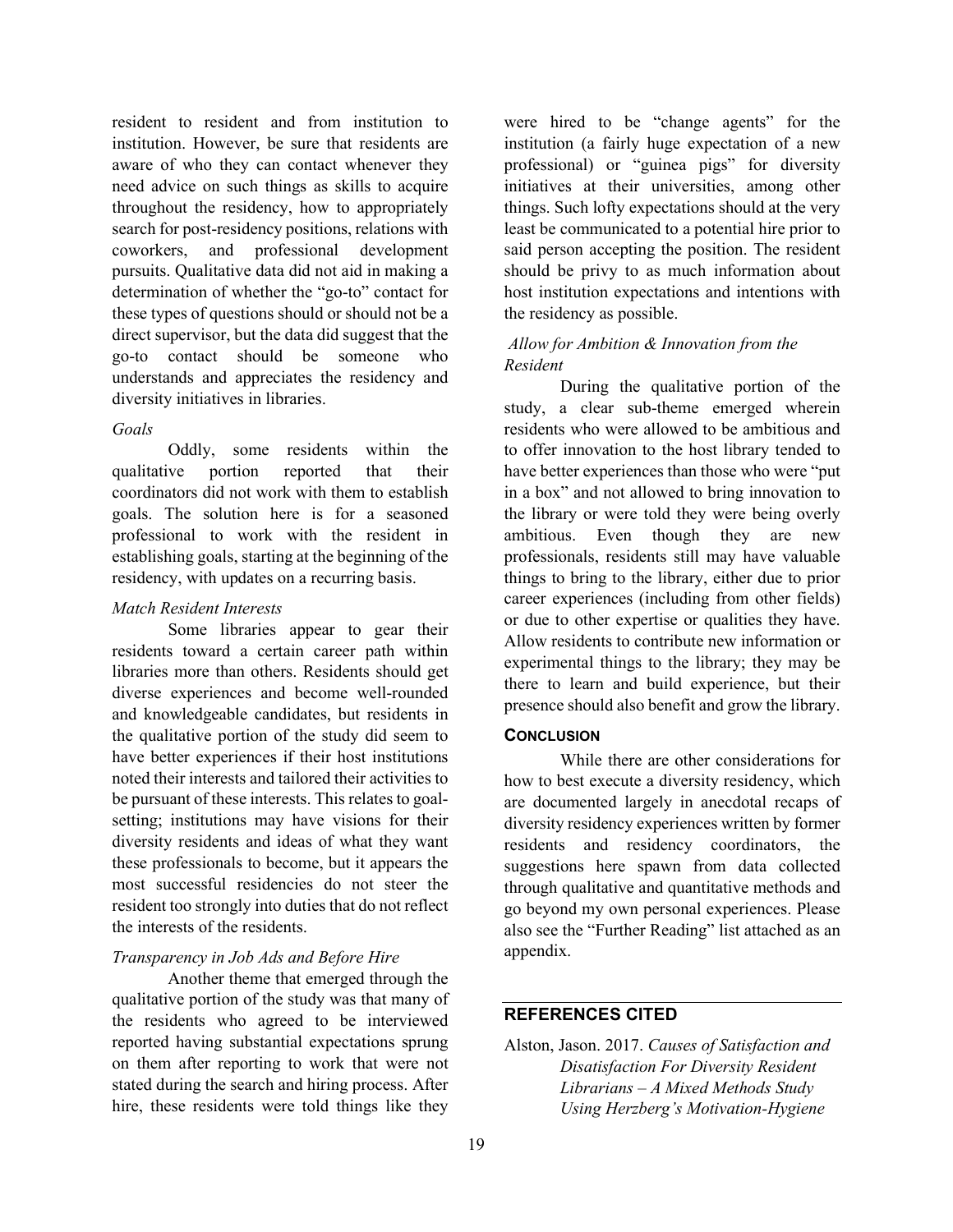*Theory*. Dissertation. University of South Carolina.

 Alston, Jason. 2016. "Chapter 4: Interns or Can Potentially Degrade and Divide", in Professionals? A Common Misnomer Applied to Diversity Resident Librarians *Where are the Librarians of Color? The Experiences of People of Color in Academia*. Rebecca Hankins and Miguel Juarez (eds.) Library Juice Press. pp. 71-93.

**FURTHER READING** 

- experiences as UNCG's first diversity Alston, J.K. 2010. Minerva's first born: my resident librarian. North Carolina Libraries, 68(1), 14-16.
- CA: Library Juice Press. Alston, J.K. 2016. Interns or professionals? A common misnomer applied to diversity resident librarians can potentially degrade and divide. In R. Hankins & M. Jaurez (Eds.), Where are the librarians of color? the experiences of people of color in academia (71-94) Sacramento,
- Beaudin, J.E., Fisher, M., Knowles, E.C., & Morita, I. 1990. Recruiting the underrepresented to academic libraries. Final report of the ACRL Task Force on Recruitment of
- Underrepresented Minorities. College and Research Libraries News, (11), 1016- 1022.
- Boyd, A., & Blue, Y. 2013, June 6. Evaluating the need for library diversity residency programs in the 21st century. Poster session presented at the Librarians Association of the University of California, Berkeley, CA.
- Brewer, J. 2001. Reflections of an academic library residency program coordinator. In R. V. Cogell & C.A. Gruwell (Eds.), Diversity in libraries: academic residency programs (716) Westport, CT: Greenwood Press.
- Brewer, J. (2007). An overview of research library residency programs. Synergy, 2, 1-2.
- Brewer, J. (2010). Understanding the organizational value of post-master's degree residency programs. Research Library Issues: A Bimonthly Report from ARL, CNI, and SPARC, 272, 23- 27.
- residency programs. Westport, Conn: Cogell, R.V., & Gruwell, C.A. (Eds.). (2001). Diversity in libraries: academic Greenwood Press.
- manual for librarians. New York, NY: Dewey, B. I., & Parham, L. (Eds.) (2006). Achieving diversity: a how-to-do-it Neal-Schuman Publishers, Inc.
- McElroy, K. & Diaz, C. (2015). Residency programs and demonstrating commitment to diversity. Paper presented at the Association of College and Research Libraries Conference, San Francisco, CA.
- roadblocks: removing the barriers from Sheldon, M., & Alston, J.K. (2015). Post-MLS diversity residency programs. Synergy 12, 6-9.
- Shorter-Gooden, K. (2013). The culturally competent organization. The Library Quarterly: Information, Community, Policy, 83(3), 207-211.
- Stanley, M.J. (2007). Case study: where is the view the face of librarianship. Library & diversity: focus group on how students Administration Management, 21(2), 83- 89.